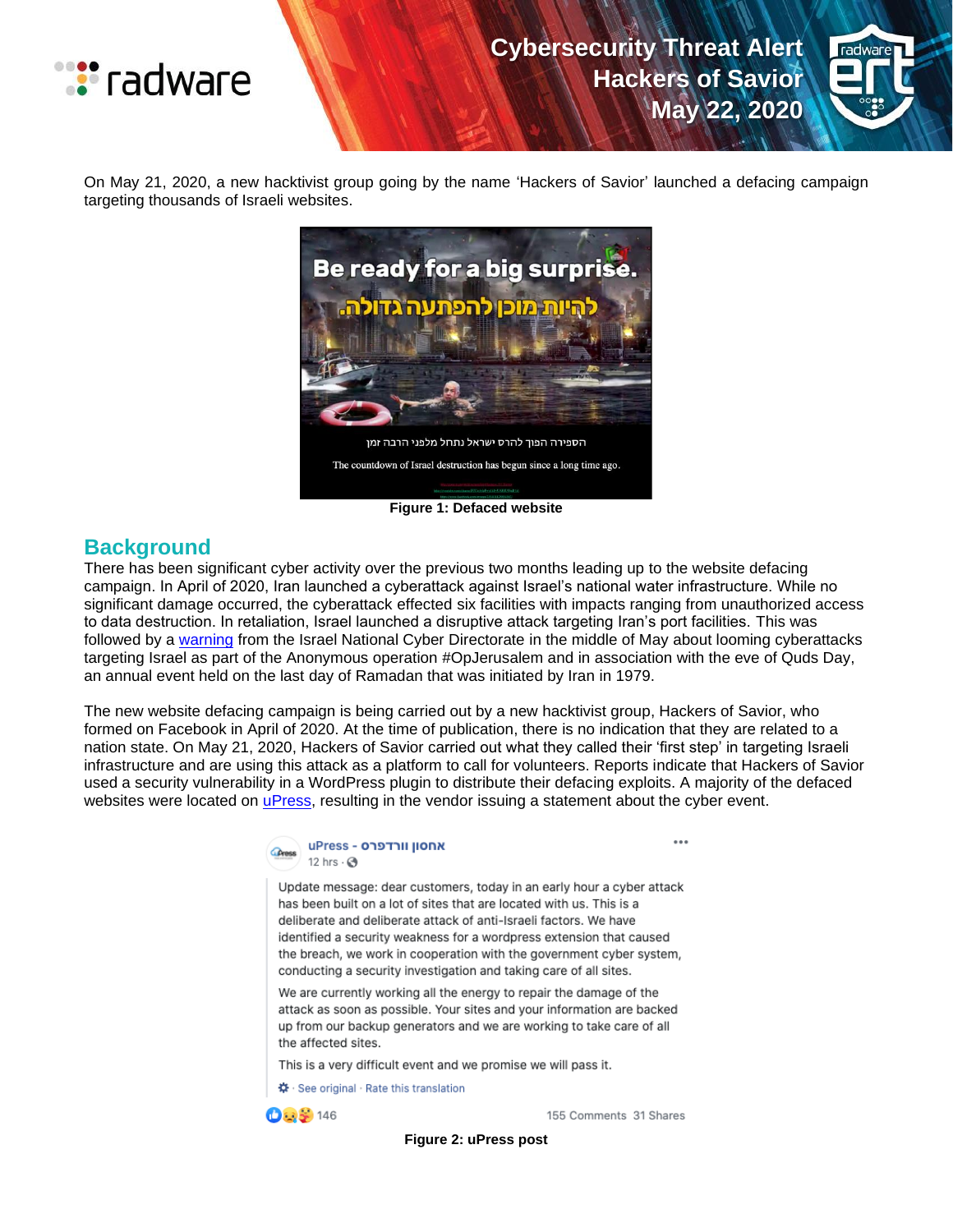



The defaced websites showed a video and a countdown related to Quds Day. They also included links to social media pages run by Hackers of Savior. This defacement attack is indicative of previous cyberattacks launched by other groups in association with Quds Day.

#### **Attack Methods**

While exact details of the exploits used to breach the defaced websites are murky, available data indicates that WordPress-based websites hosted by uPress were compromised via a WordPress plugin.

| <b>Time</b> | <b>Notifier</b>   | HMRL |   |                                    | <b>SIT</b> | Domain | <b>OS</b> | View   |
|-------------|-------------------|------|---|------------------------------------|------------|--------|-----------|--------|
| 2020/05/21  | Hackers Of Savior | н    |   | $\bullet$                          |            |        | F5 Big-IP | mirror |
| 2020/05/21  | Hackers Of Savior | н    |   | $\phi$                             |            |        | Linux     | mirror |
| 2020/05/21  | Hackers Of Savior | н    | R | $\sigma$                           |            |        | Linux     | mirror |
| 2020/05/21  | Hackers Of Savior | Н    |   | $\frac{1}{\mathbf{Q}}$             |            |        | Linux     | mirror |
| 2020/05/21  | Hackers Of Savior | н    |   | $\phi$                             |            |        | Linux     | mirror |
| 2020/05/21  | Hackers Of Savior | н    |   | $\ddot{\phi}$                      |            |        | Linux     | mirror |
| 2020/05/21  | Hackers Of Savior | н    |   | $\phi$                             |            |        | Linux     | mirror |
| 2020/05/21  | Hackers Of Savior | н    |   | $\frac{1}{\mathcal{R}}$            |            |        | Linux     | mirror |
| 2020/05/21  | Hackers Of Savior | н    |   | $\left\vert \phi \right\rangle$    |            |        | Linux     | mirror |
| 2020/05/21  | Hackers Of Savior | н    |   | $\hat{\mathbf{v}}$                 |            |        | Linux     | mirror |
| 2020/05/21  | Hackers Of Savior | н    |   | $\phi$                             |            |        | Linux     | mirror |
| 2020/05/21  | Hackers Of Savior |      |   | $\phi$                             |            |        | Linux     | mirror |
| 2020/05/21  | Hackers Of Savior | Н    |   | $\frac{1}{\mathcal{R}}$            |            |        | Linux     | mirror |
| 2020/05/21  | Hackers Of Savior | н    |   | $\phi$                             |            |        | Unknown   | mirror |
| 2020/05/21  | Hackers Of Savior | н    | R | $\mathfrak{D}$                     |            |        | Unknown   | mirror |
| 2020/05/21  | Hackers Of Savior | Н    |   | $\equiv$                           |            |        | Linux     | mirror |
| 2020/05/21  | Hackers Of Savior | Н    | R | ⊟                                  |            |        | Linux     | mirror |
| 2020/05/21  | Hackers Of Savior | н    | R | $\left\vert \Phi\right\vert$       |            |        | Linux     | mirror |
| 2020/05/21  | Hackers Of Savior | Η    |   | $\phi$                             |            |        | Linux     | mirror |
| 2020/05/21  | Hackers Of Savior | н    | R | $\hat{\mathbf{p}}$                 |            |        | Linux     | mirror |
| 2020/05/21  | Hackers Of Savior | н    | R | $\ddot{\phi}$                      |            |        | Linux     | mirror |
| 2020/05/21  | Hackers Of Savior | н    |   | $\phi$                             |            |        | Linux     | mirror |
| 2020/05/21  | Hackers Of Savior |      |   | $\phi$                             |            |        | Linux     | mirror |
| 2020/05/21  | Hackers Of Savior | н    |   | $\phi$                             |            |        | Linux     | mirror |
| 2020/05/21  | Hackers Of Savior | Н    |   | $\left\vert \mathbf{Q}\right\vert$ |            |        | Linux     | mirror |

1 2 3 4 5 6 7 8 9 10 11 12 13 14 15 16 17 18 19 20 21 22 23 24 25 26 27 28 29 30

#### **Figure 3: List of unverified defacements by Hackers of Savior**

#### **Reasons for Concern**

The group going by the name of 'Hackers of Savior' claim this is a first step to target Israeli infrastructure. While this group is considered a novice hacktivist group, they were able to find a common exploit in WordPress websites to maximize impact. While the primary aim was to spread propaganda, [ZDNet](https://www.zdnet.com/article/thousands-of-israeli-sites-defaced-with-code-seeking-permission-to-access-users-webcams/) notes that some sites loaded a script which requested access to a viewer's webcam and Radware researchers were able to verify this for a subset of the compromised websites.



**Figure 4: Request access to webcam**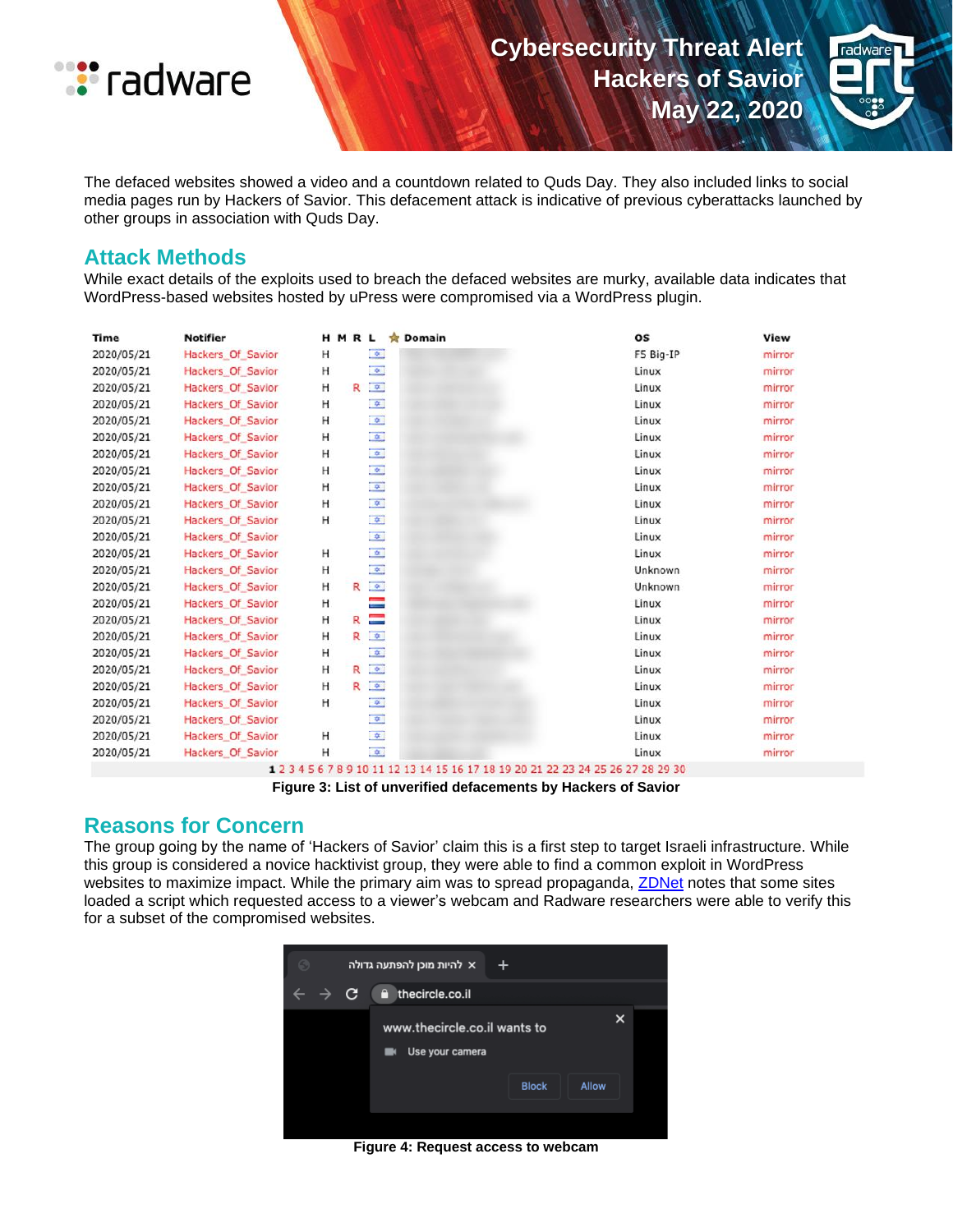



## **Conclusion**

The administrator of the Hackers of Savior, which goes by the handle of Haloo Looya, called the defacing campaign "their first big surprise." Expect the Hackers of Savior, and potentially other threat actors, to exploit the tensions between Israel and Iran over the coming days. These attacks will likely be linked to Quds Day or #OpJerusalem. When attributing these attacks, caution should be exercised to avoid attributing them to Israeli or nation state operators.





C Changed name to Hackers\_Of\_Savior Apr 12, 2020

Changed name to Hack.Pack Apr 12, 2020

Changed name to Cyber\_OP\_Israel Apr 11, 2020

Changed name to Unity\_Against\_Israel Apr 11, 2020